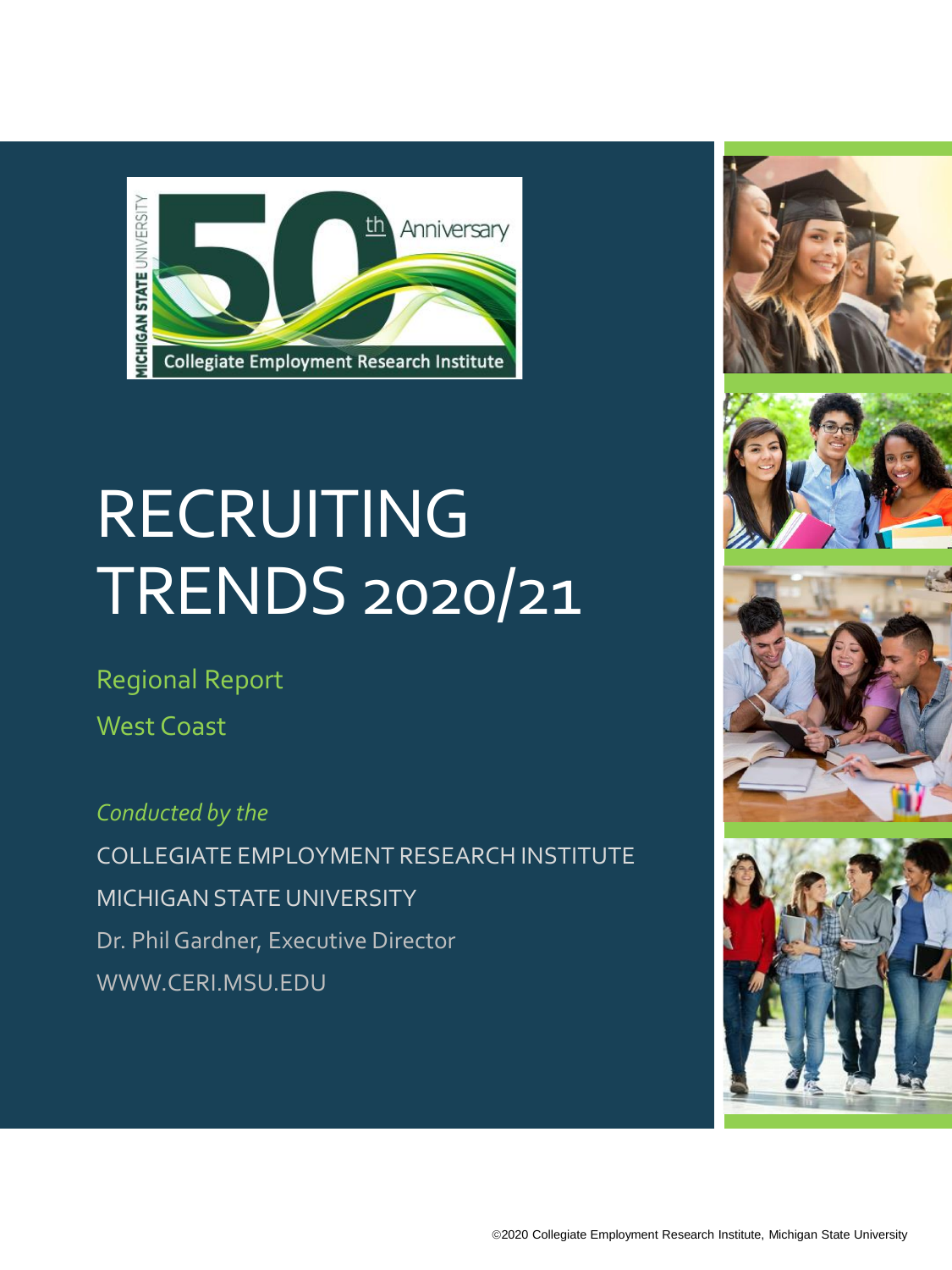# 468 Employers recruit in region

Companies from all over country send representatives to this region

> only 36% From region

View and download complete report at www.ceri.msu.edu

## **Year Over Year Change in BA/BS Hiring**



Historical review of national hiring trends for last 10 years. 2019-2020 failed to reach its projected target due to COVID-19.

## **Regional Organizational Profile**

| Size: |                  |
|-------|------------------|
|       | $25\% < 100$     |
|       | $22\%$ 100 – 499 |
|       | 23% 500-3,999    |
|       | $30\% > 4,000$   |
|       |                  |

Key Sectors:

- 23% PB&SS
- 12% Education
- 9% Manufacturing
	- 8% Government
	- 8% Non-profits
	- 6% Finance & Ins.

36% of companies from states within region: 38% of companies fewer than 500 employees, 38% for 500 to 3,999, and 26% over 4,0000 employees from region. Small to large employers from AZ, CO, ID, NV & UT and larger employers from TX, VA, MI, and IL are active recruiters in this region.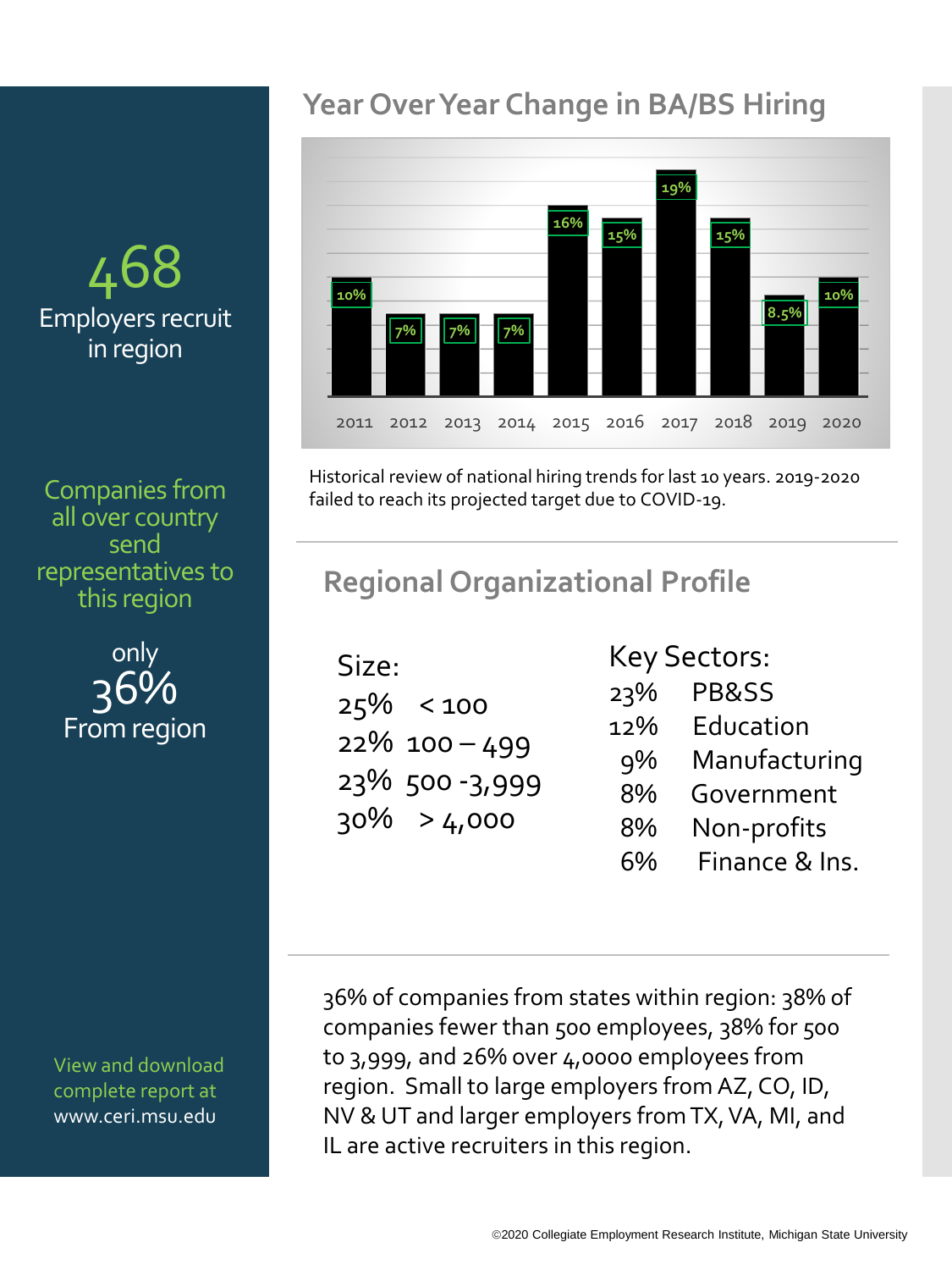Adjustments in recruiting:2020

Suspended Recruiting: No hiring No offers made 11% Offers rescinded 4%

Suspended Recruiting: Hiring Hiring as planned 12% Hired fewer 9% Hire but also rescinded 3% Continued Recruiting: Hiring Hired as planned 56%

Approach to fall recruiting 2020

- 6% Not engage in college recruiting this year
- 13% Delay decision to recruit until early 2021
- 12% In-house but not on campus
- 53% Completely virtual with partners
- 16% On campus if possible & virtual

# 15% Did not hire any graduates in 2020

50% Rated overall college labor market GOOD to EXCELLENT

67% Rated their industry sector GOOD to EXCELLENT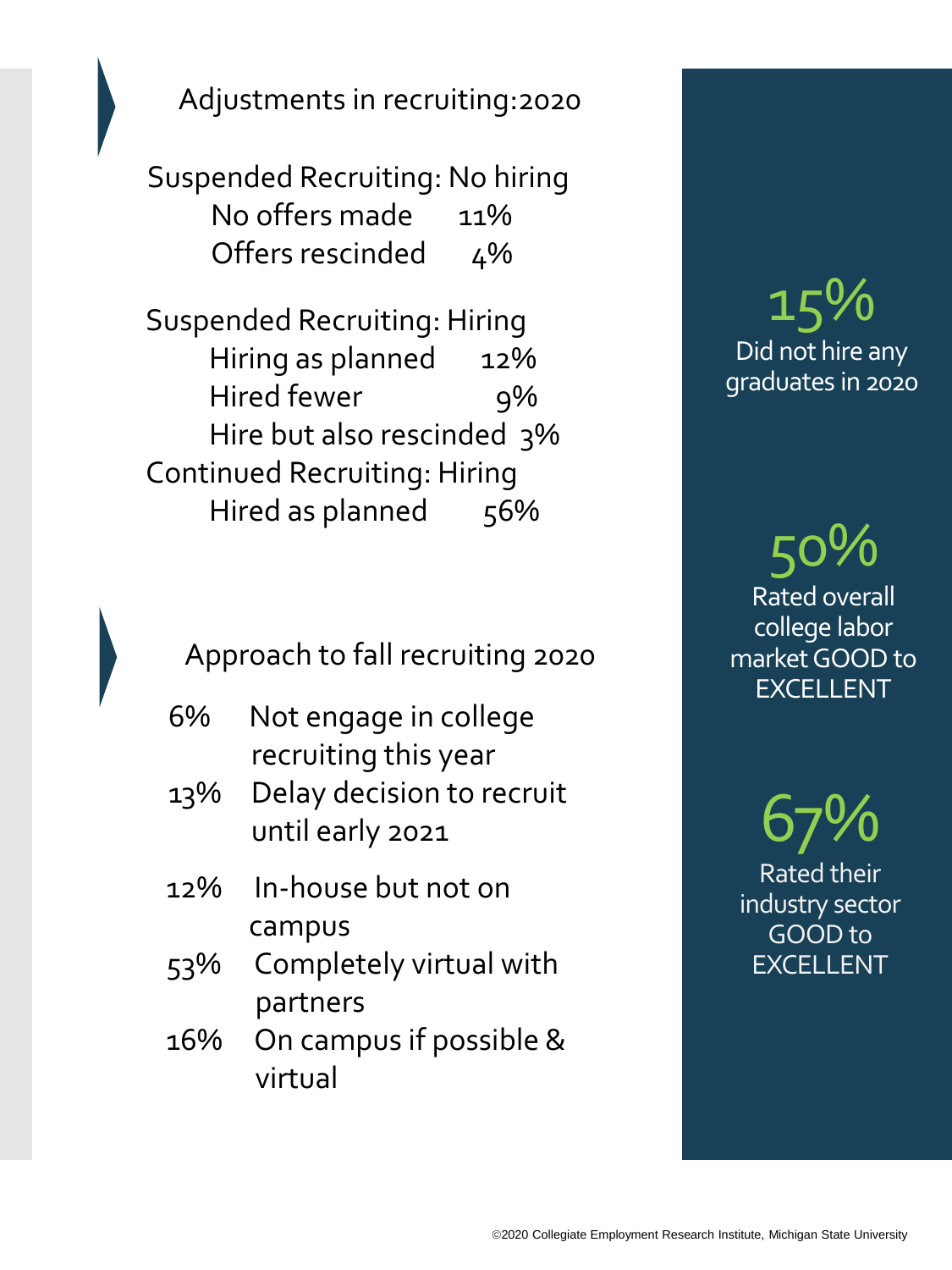## West Coast

Alaska California Hawaii **Oregon Washington** 

36% **Total Hires 145.5 156.5 <sup>7</sup>** Actively recruiting but plans are TBD

View and download complete report at www.ceri.msu.edu

#### Hiring Intentions for 2020-21

5% Do not plan to hire 24% Established preliminary plans 33% Established definite plans 36% Plans To Be Decided

# **Regional Hiring Outlook**

| Degree Level       | <b>New Hires</b><br>2019/20 (avg.) | <b>New Hires Anticipated</b><br>2020/21 (avg.) | Change from<br>2019/20 (%) |
|--------------------|------------------------------------|------------------------------------------------|----------------------------|
| Associate          | 54.3                               | 64.7                                           | 19                         |
| <b>Bachelor</b>    | 113.5                              | 120.3                                          | 6                          |
| <b>MBA</b>         | 26.6                               | 29.9                                           | 12                         |
| <b>Master</b>      | 41.8                               | 44.0                                           | 5                          |
| <b>Total Hires</b> | 145.5                              | 156.5                                          | 5                          |

## Size Matters: Bachelor Example

| <b>Employees</b> | <b>New Hires</b><br>2019/20 (avg. | <b>New Hires Anticipated</b><br>2020/21(avg.) | Change from<br>2019/20 (%) |
|------------------|-----------------------------------|-----------------------------------------------|----------------------------|
| < 100            | 6.5                               | 6.8                                           | 4                          |
| 100 to 499       | 20.8                              | 19.5                                          | $-6$                       |
| 500 to 3,999     | 73.1                              | 93.1                                          | 27                         |
| >4,000           | 334.3                             | 344.3                                         | 3                          |